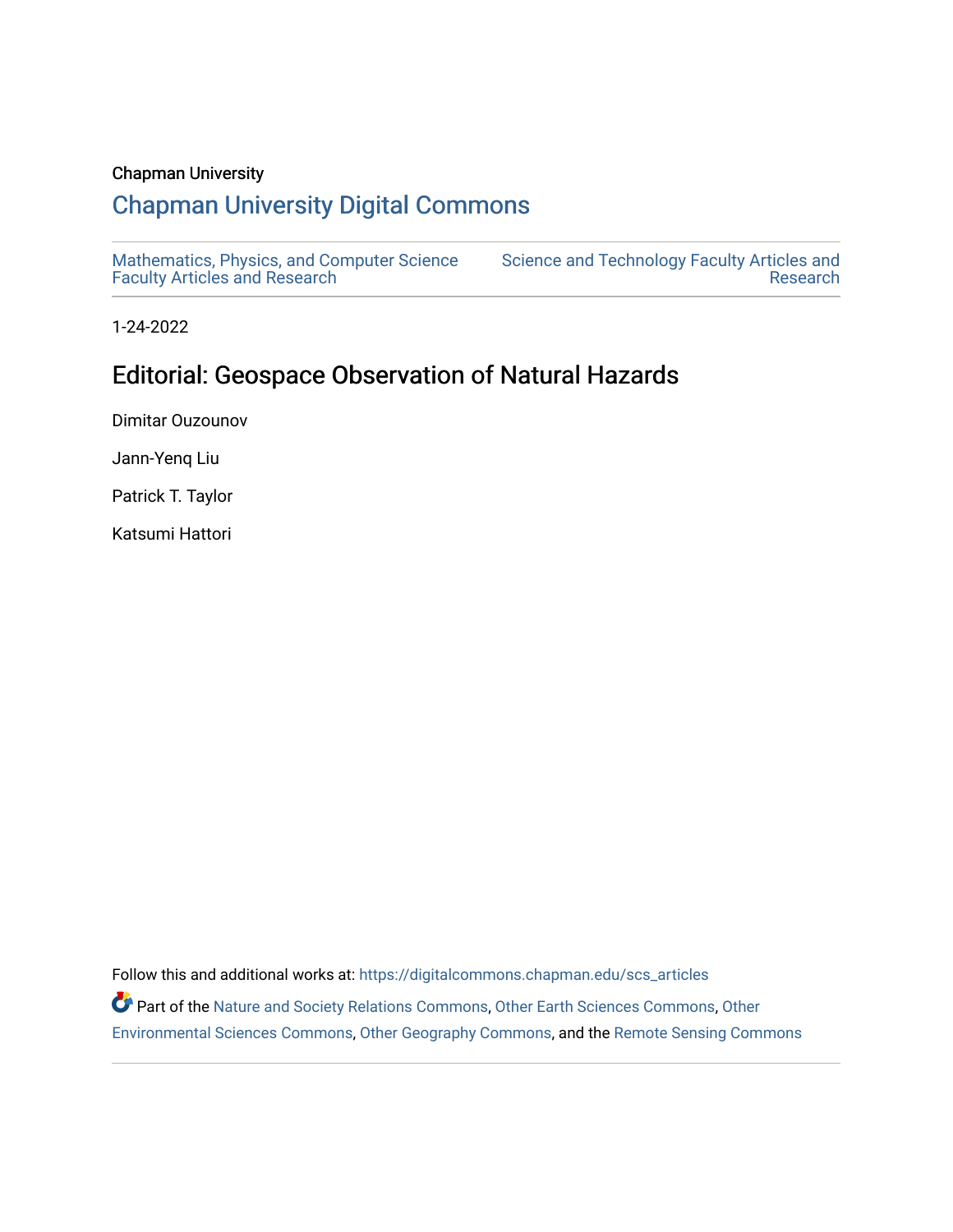# Editorial: Geospace Observation of Natural Hazards

### **Comments**

This editorial was originally published in Frontiers in Earth Science, volume 10, in 2022. [https://doi.org/](https://doi.org/10.3389/feart.2022.836629) [10.3389/feart.2022.836629](https://doi.org/10.3389/feart.2022.836629) 

## Creative Commons License



This work is licensed under a [Creative Commons Attribution 4.0 License](https://creativecommons.org/licenses/by/4.0/).

Copyright The authors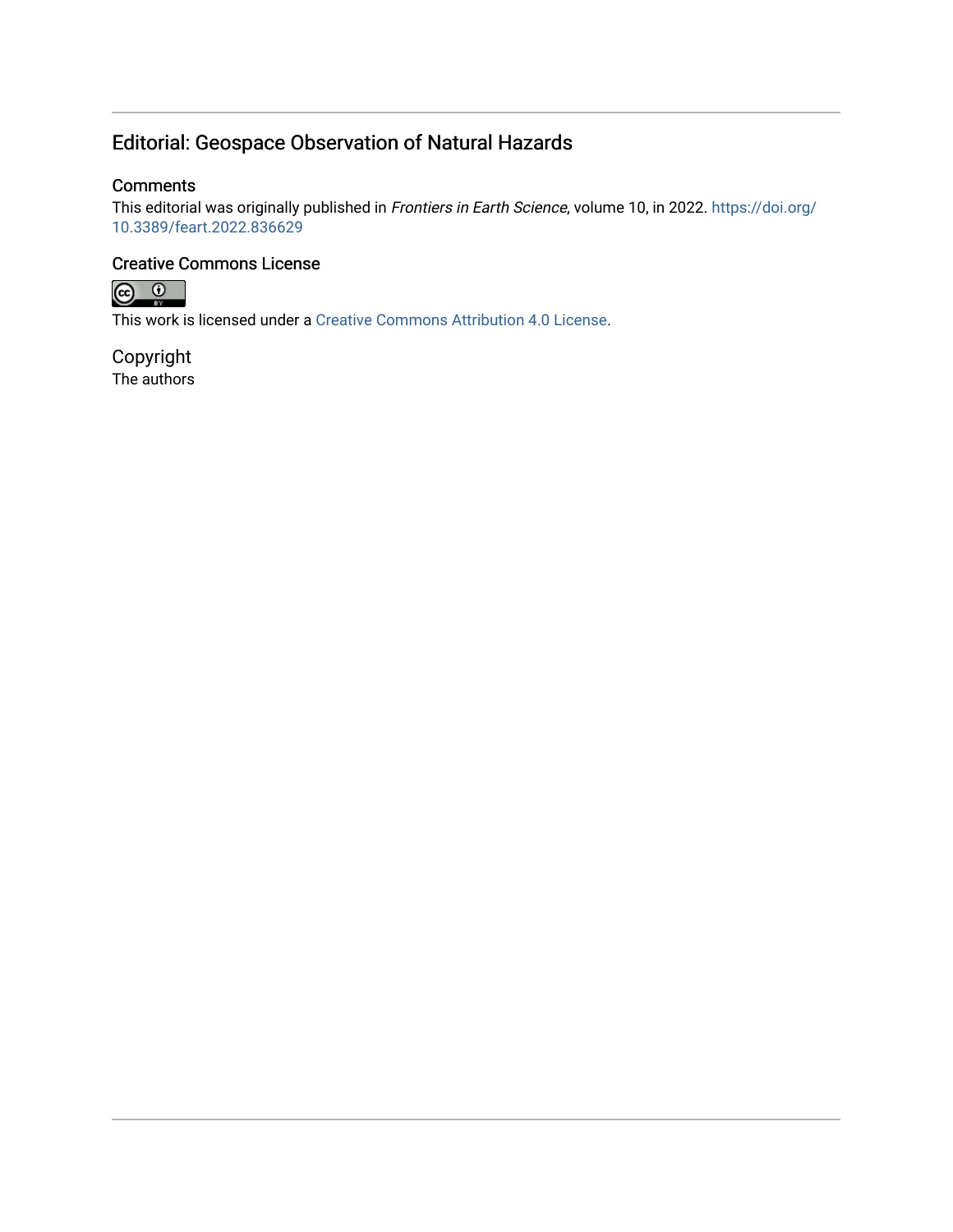



# [Editorial: Geospace Observation of](https://www.frontiersin.org/articles/10.3389/feart.2022.836629/full) [Natural Hazards](https://www.frontiersin.org/articles/10.3389/feart.2022.836629/full)

Dimitar Ouzounov<sup>1\*</sup>, Jann-Yeng Liu<sup>2</sup>, Patrick T. Taylor<sup>3</sup> and Katsumi Hattori<sup>4</sup>

 $^7$ Center of Excellence for Earth Systems Science and Observations, Chapman University, Orange, CA, United States,  $^2$ Center for Astronautical Physics and Engineering, National Central University, Jungli City, Taiwan, <sup>3</sup>Goddard Space Flight Center, National Aeronautics and Space Administration, Greenbelt, MD, United States, <sup>4</sup>Department of Earth Sciences, Chiba University, Chiba, Japan

Keywords: geospace, natural hazards, satellite, earthquakes, flood, LEO, GPS/TEC, LAIC

Editorial on the Research Topic

### [Geospace Observation of Natural Hazards](https://www.frontiersin.org/researchtopic/13970)

This collection of technical papers aims to bring recent data from many sources into the study of natural hazards. They represent a multi-instrumental approach using both ground observations: Global Navigation Satellite System (GNSS); and Low Earth Orbiting Electromagnetic (LEO EM) satellites missions together with Earth Observations (EO), which could reveal new information. Results from latest satellite missions, [(NPP/NASA/NOAA(US), CENTINEL, Swarm/ESA (EU), HIMAWARI (JMA, Japan), FORMOSAT-5 (Taiwan, August 2017), CSES1 (China/Italy, Feb 2018), and FORMOSAT-7/COSMIC-2 (Taiwan/United States, May 2019)], are represented in this volume.

In addition, these results expand the analysis of assessing natural hazards using the latest geospace observations and by presenting the latest results with cross-disciplinary studies of earthquakes, volcanoes, tsunamis, and hurricanes/typhoons. These significant results advance existing interdisciplinary studies of several processes: for example, the lithosphere-atmosphereionosphere coupling processes.

Data from LEO satellites provide a comprehensive, global view of the variability of near-Earth space and complement ground-based observations that lack local coverage. These observations follow the earlier DEMETER (CNES, 2004–2010) satellite mission, specifically designed to make measurements in the thermosphere-ionosphere to investigate ionospheric anomalies and relate them to geohazards and space weather. We are taking advantage of the broad scope of observable electromagnetic activities by integrating ground-based observations and LEO satellites, helping to clarify the missing scientific knowledge in studying the genesis and evolution of the significant natural hazard events from space. All the studies presented are covered within the scope of Research Topics represented by two reviews, one brief research report, and nine original research papers and carried out by the community of international experts from 15 countries working in Geospace and natural hazards studies and reviewed by 28 peers, to whom we are graciously thankful.

Since the late seventies, many space observations have recorded signals associated with earthquakes. The DEMETER mission has constituted a milestone for space-based investigations of seismo-associated phenomena. A critical review of space-based observations covering a wide range of observations from electromagnetic field components (in a large band of frequencies) to plasmas parameters and from particles detection to thermal anomalies were summarized by ([Picozza et al.\)](https://www.frontiersin.org/articles/10.3389/feart.2021.676775/full). Along with a historical review, there is an assessment of the latest developments of the most recent mission investigating the near-Earth electromagnetic environment–CSES-01 satellite—developed within a Sino-Italian and Austrian collaboration. The second review paper [\(Conti et al.\)](https://www.frontiersin.org/articles/10.3389/feart.2021.676766/full) provided a detailed summary of the observations carried out on the ground to identify pre-earthquake activity by distinguishing them from the background characterized by natural electromagnetic and artificial

### **OPEN ACCESS**

Edited and reviewed by: Alexander Kokhanovsky, Telespazio Belgium, Germany

> \*Correspondence: Dimitar Ouzounov [ouzounov@chapman.edu](mailto:ouzounov@chapman.edu)

#### Specialty section:

This article was submitted to Environmental Informatics and Remote Sensing, a section of the journal Frontiers in Earth Science

> Received: 15 December 2021 Accepted: 05 January 2022 Published: 24 January 2022

### Citation:

Ouzounov D, Liu J-Y, Taylor PT and Hattori K (2022) Editorial: Geospace Observation of Natural Hazards. Front. Earth Sci. 10:836629. doi: [10.3389/feart.2022.836629](https://doi.org/10.3389/feart.2022.836629)